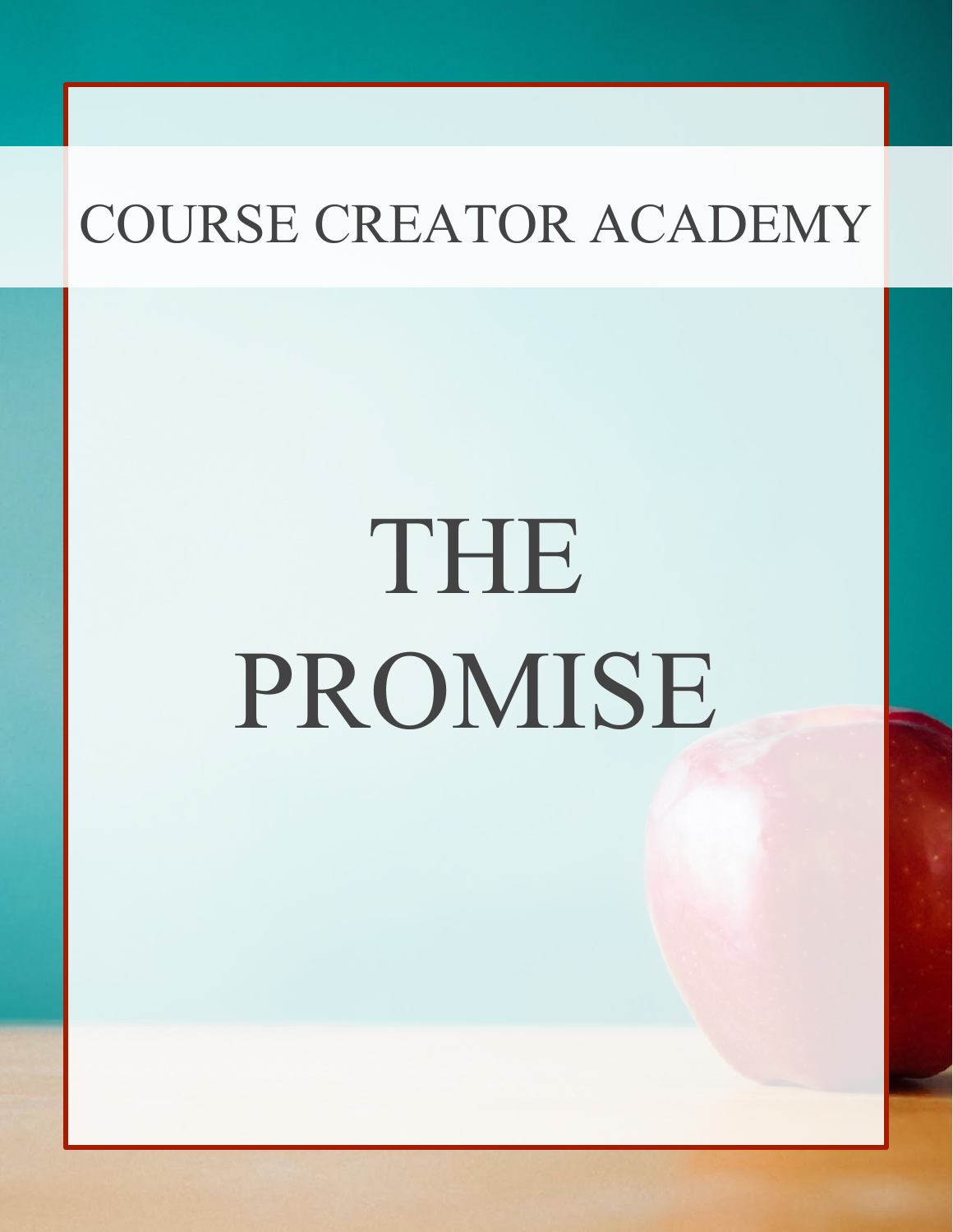Module 1 | Plan Your Course

#### THE PROMISE

*People don't buy a course to have a course, they buy a course to get a result. They buy a course because what that course promises to deliver. And that means there's a lot riding on your course's promise!*

*Your course's promise is simply a clear statement about the specific, amazing results that your course will produce for the students who take it. The following questions will guide you through the process of writing a compelling course promise.*

 $\frac{1}{2}$  ,  $\frac{1}{2}$  ,  $\frac{1}{2}$  ,  $\frac{1}{2}$  ,  $\frac{1}{2}$  ,  $\frac{1}{2}$  ,  $\frac{1}{2}$  ,  $\frac{1}{2}$  ,  $\frac{1}{2}$  ,  $\frac{1}{2}$  ,  $\frac{1}{2}$  ,  $\frac{1}{2}$  ,  $\frac{1}{2}$  ,  $\frac{1}{2}$  ,  $\frac{1}{2}$  ,  $\frac{1}{2}$  ,  $\frac{1}{2}$  ,  $\frac{1}{2}$  ,  $\frac{1$ 

 $\frac{1}{2}$  ,  $\frac{1}{2}$  ,  $\frac{1}{2}$  ,  $\frac{1}{2}$  ,  $\frac{1}{2}$  ,  $\frac{1}{2}$  ,  $\frac{1}{2}$  ,  $\frac{1}{2}$  ,  $\frac{1}{2}$  ,  $\frac{1}{2}$  ,  $\frac{1}{2}$  ,  $\frac{1}{2}$  ,  $\frac{1}{2}$  ,  $\frac{1}{2}$  ,  $\frac{1}{2}$  ,  $\frac{1}{2}$  ,  $\frac{1}{2}$  ,  $\frac{1}{2}$  ,  $\frac{1$ 

 $\mathcal{L} = \{ \mathcal{L} \in \mathcal{L} \mid \mathcal{L} \in \mathcal{L} \}$  , where  $\mathcal{L} = \{ \mathcal{L} \in \mathcal{L} \mid \mathcal{L} \in \mathcal{L} \}$  ,  $\mathcal{L} = \{ \mathcal{L} \mid \mathcal{L} \in \mathcal{L} \}$  ,  $\mathcal{L} = \{ \mathcal{L} \mid \mathcal{L} \in \mathcal{L} \}$  ,  $\mathcal{L} = \{ \mathcal{L} \mid \mathcal{L} \in \mathcal{L} \}$  ,  $\mathcal{L} = \$ 

1. What is your course about?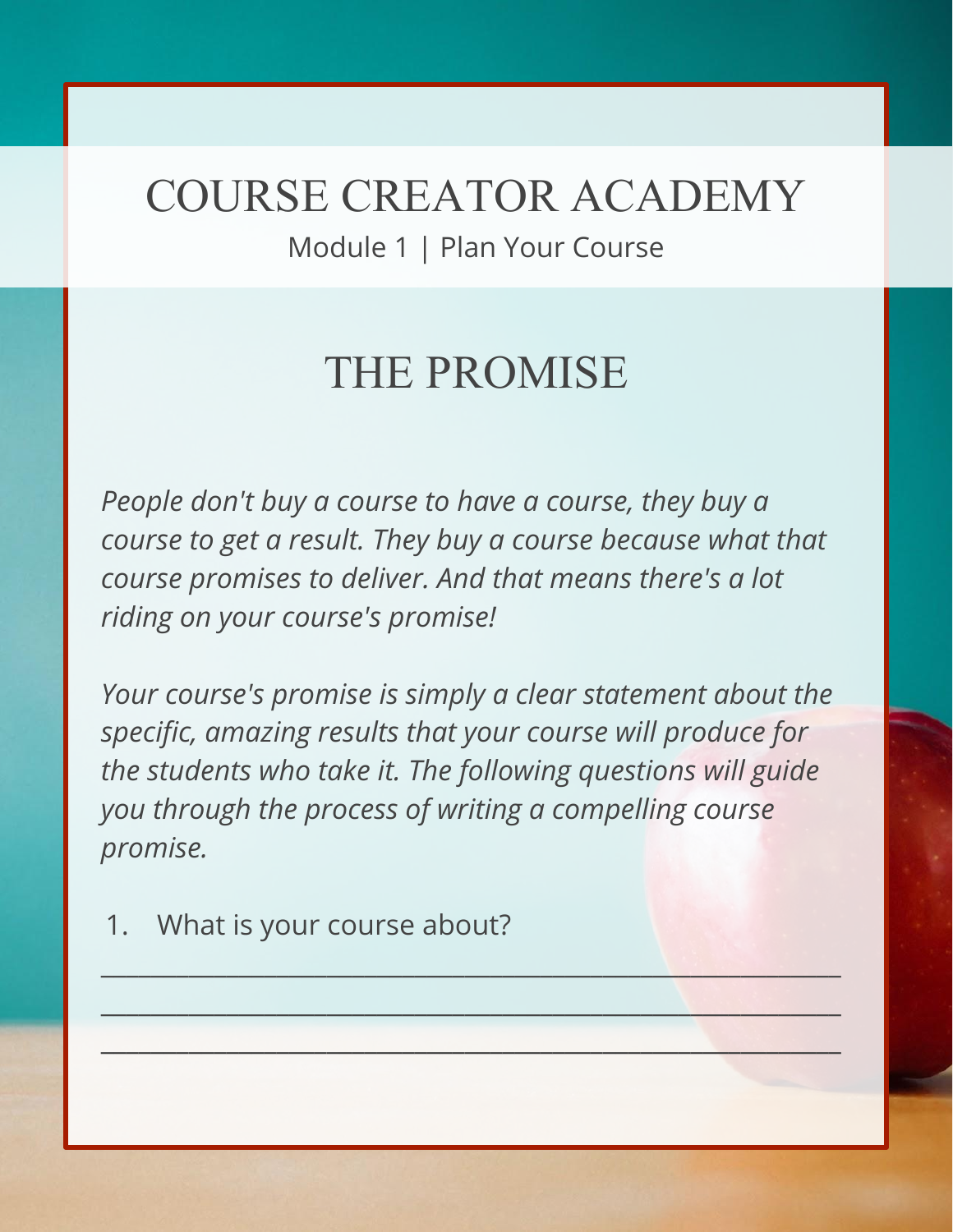Module 1 | Plan Your Course

# THE PROMISE

2. Why would someone want to take your course? What are they going to get out of it?

\_\_\_\_\_\_\_\_\_\_\_\_\_\_\_\_\_\_\_\_\_\_\_\_\_\_\_\_\_\_\_\_\_\_\_\_\_\_\_\_\_\_\_\_\_\_\_\_\_\_\_\_\_\_\_\_\_\_\_

 $\frac{1}{2}$  ,  $\frac{1}{2}$  ,  $\frac{1}{2}$  ,  $\frac{1}{2}$  ,  $\frac{1}{2}$  ,  $\frac{1}{2}$  ,  $\frac{1}{2}$  ,  $\frac{1}{2}$  ,  $\frac{1}{2}$  ,  $\frac{1}{2}$  ,  $\frac{1}{2}$  ,  $\frac{1}{2}$  ,  $\frac{1}{2}$  ,  $\frac{1}{2}$  ,  $\frac{1}{2}$  ,  $\frac{1}{2}$  ,  $\frac{1}{2}$  ,  $\frac{1}{2}$  ,  $\frac{1$ 

 $_{\rm 24}$  ,  $_{\rm 24}$  ,  $_{\rm 25}$  ,  $_{\rm 26}$  ,  $_{\rm 27}$  ,  $_{\rm 28}$  ,  $_{\rm 29}$  ,  $_{\rm 29}$  ,  $_{\rm 29}$  ,  $_{\rm 29}$  ,  $_{\rm 29}$  ,  $_{\rm 29}$  ,  $_{\rm 29}$  ,  $_{\rm 29}$ 

3. Now let's get a bit more specific. After completing your course, what specific result will a student get?

\_\_\_\_\_\_\_\_\_\_\_\_\_\_\_\_\_\_\_\_\_\_\_\_\_\_\_\_\_\_\_\_\_\_\_\_\_\_\_\_\_\_\_\_\_\_\_\_\_\_\_\_\_\_\_\_\_\_\_

 $\frac{1}{2}$  ,  $\frac{1}{2}$  ,  $\frac{1}{2}$  ,  $\frac{1}{2}$  ,  $\frac{1}{2}$  ,  $\frac{1}{2}$  ,  $\frac{1}{2}$  ,  $\frac{1}{2}$  ,  $\frac{1}{2}$  ,  $\frac{1}{2}$  ,  $\frac{1}{2}$  ,  $\frac{1}{2}$  ,  $\frac{1}{2}$  ,  $\frac{1}{2}$  ,  $\frac{1}{2}$  ,  $\frac{1}{2}$  ,  $\frac{1}{2}$  ,  $\frac{1}{2}$  ,  $\frac{1$ 

 $\frac{1}{2}$  ,  $\frac{1}{2}$  ,  $\frac{1}{2}$  ,  $\frac{1}{2}$  ,  $\frac{1}{2}$  ,  $\frac{1}{2}$  ,  $\frac{1}{2}$  ,  $\frac{1}{2}$  ,  $\frac{1}{2}$  ,  $\frac{1}{2}$  ,  $\frac{1}{2}$  ,  $\frac{1}{2}$  ,  $\frac{1}{2}$  ,  $\frac{1}{2}$  ,  $\frac{1}{2}$  ,  $\frac{1}{2}$  ,  $\frac{1}{2}$  ,  $\frac{1}{2}$  ,  $\frac{1$ 

4. How long will it take them to get this result?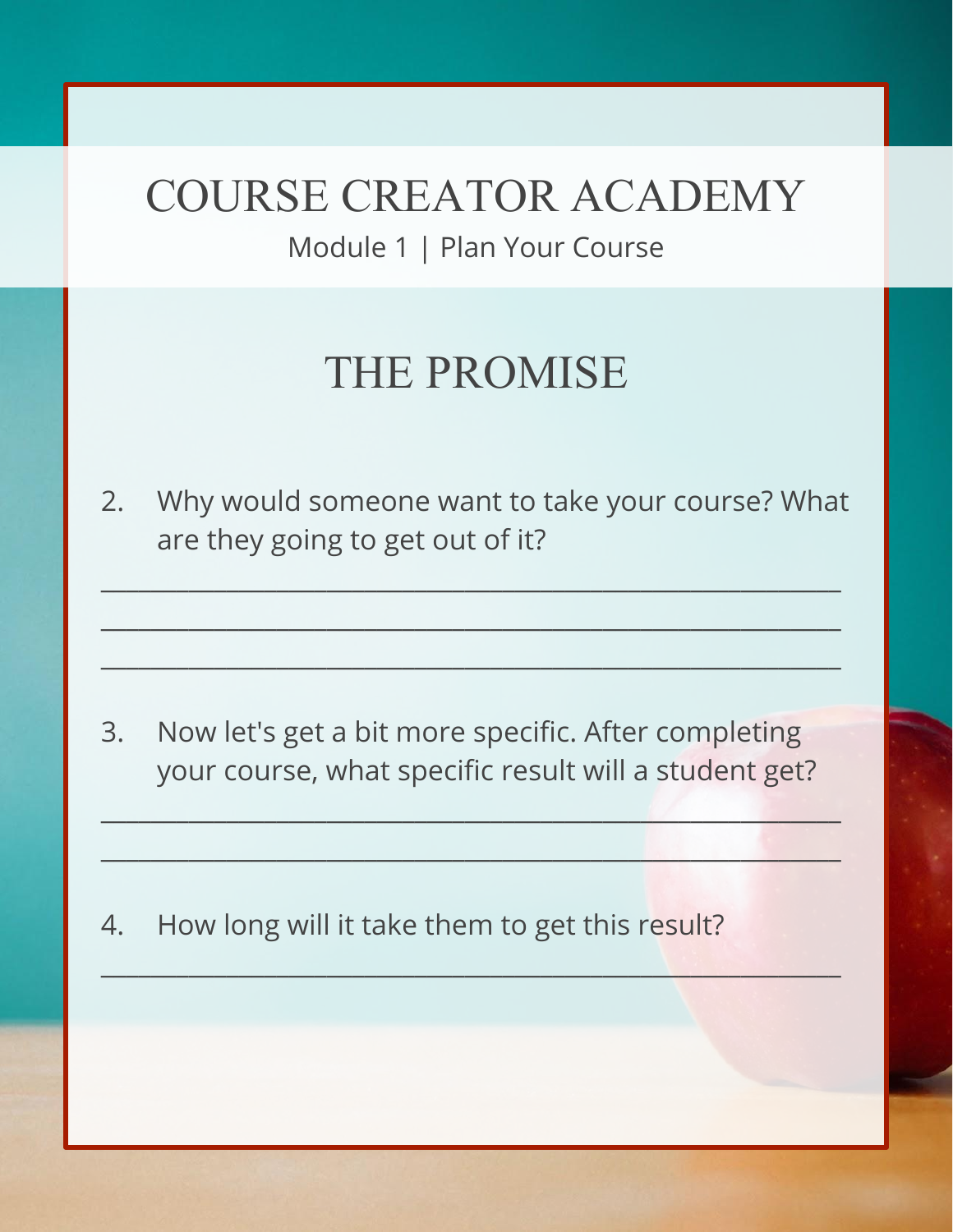Module 1 | Plan Your Course

# THE PROMISE

5. Turn this information into a working version of your course promise.

[big result] in [time period]

#### *Examples:*

- *● Lose 10 pounds in two weeks*
- *● Finally start your garden this month!*
- *● Become a certified wellness coach in 90 days*

 $\frac{1}{2}$  ,  $\frac{1}{2}$  ,  $\frac{1}{2}$  ,  $\frac{1}{2}$  ,  $\frac{1}{2}$  ,  $\frac{1}{2}$  ,  $\frac{1}{2}$  ,  $\frac{1}{2}$  ,  $\frac{1}{2}$  ,  $\frac{1}{2}$  ,  $\frac{1}{2}$  ,  $\frac{1}{2}$  ,  $\frac{1}{2}$  ,  $\frac{1}{2}$  ,  $\frac{1}{2}$  ,  $\frac{1}{2}$  ,  $\frac{1}{2}$  ,  $\frac{1}{2}$  ,  $\frac{1$ 

 $\mathcal{L} = \{ \mathcal{L} \in \mathcal{L} \mid \mathcal{L} \in \mathcal{L} \}$  , where  $\mathcal{L} = \{ \mathcal{L} \in \mathcal{L} \mid \mathcal{L} \in \mathcal{L} \}$  ,  $\mathcal{L} = \{ \mathcal{L} \mid \mathcal{L} \in \mathcal{L} \}$  ,  $\mathcal{L} = \{ \mathcal{L} \mid \mathcal{L} \in \mathcal{L} \}$  ,  $\mathcal{L} = \{ \mathcal{L} \mid \mathcal{L} \in \mathcal{L} \}$  ,  $\mathcal{L} = \$ 

- *● Book yourself out in 30 days*
- **Become a sought-after public speaker in six months**

Course Promise: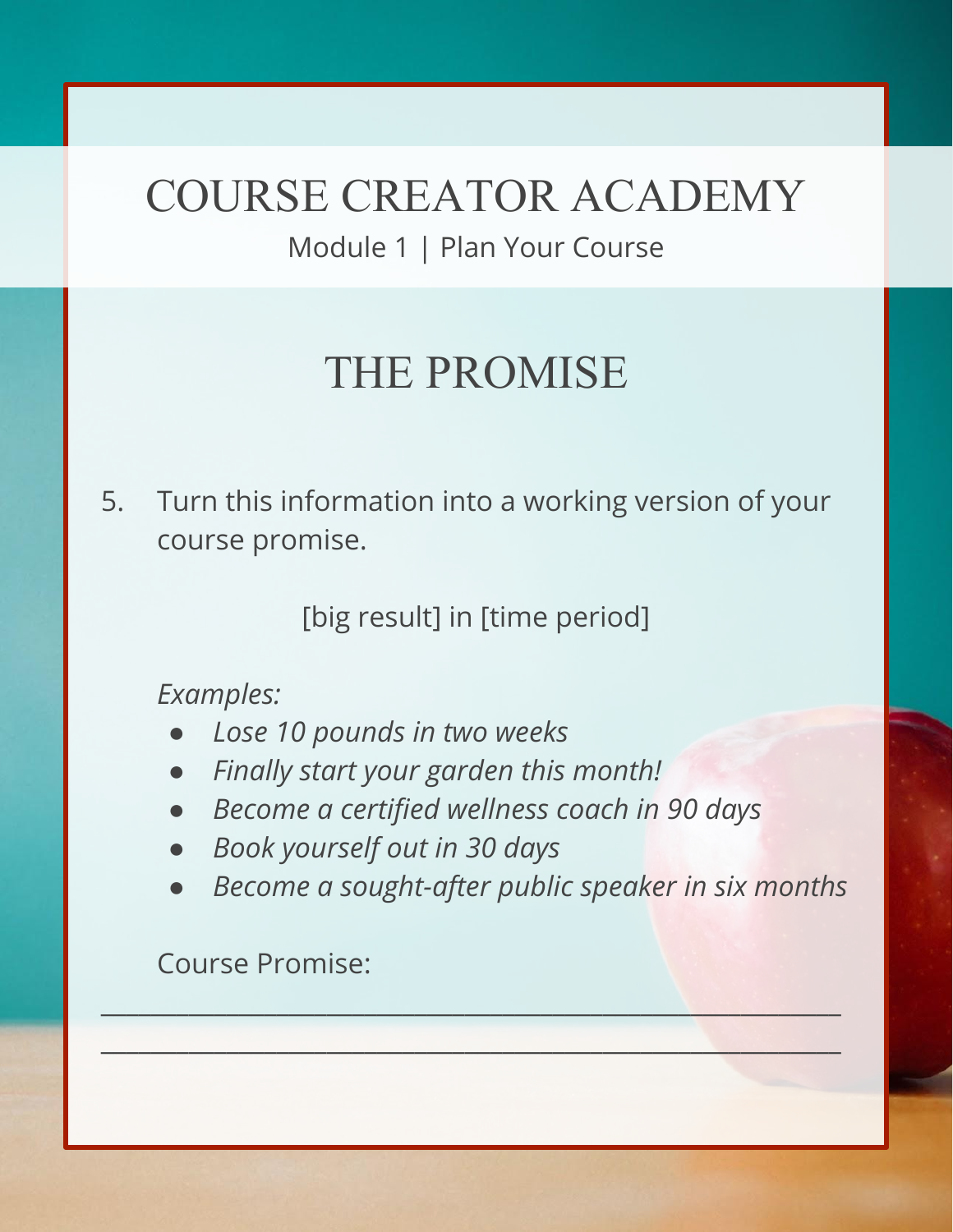Module 1 | Plan Your Course

# THE PROMISE

6. What are three specific ways your customer's life will change after they take your course and create the result?

*For example, if your course teaches hair stylists how to attract clients, then three positive changes could be:* 

- ➔ *Earn more money.*
- ➔ *Gain more experience and credibility.*
- ➔ *Have the opportunity to specialize in only their favorite type of styling work.*

Three ways the student's life will change: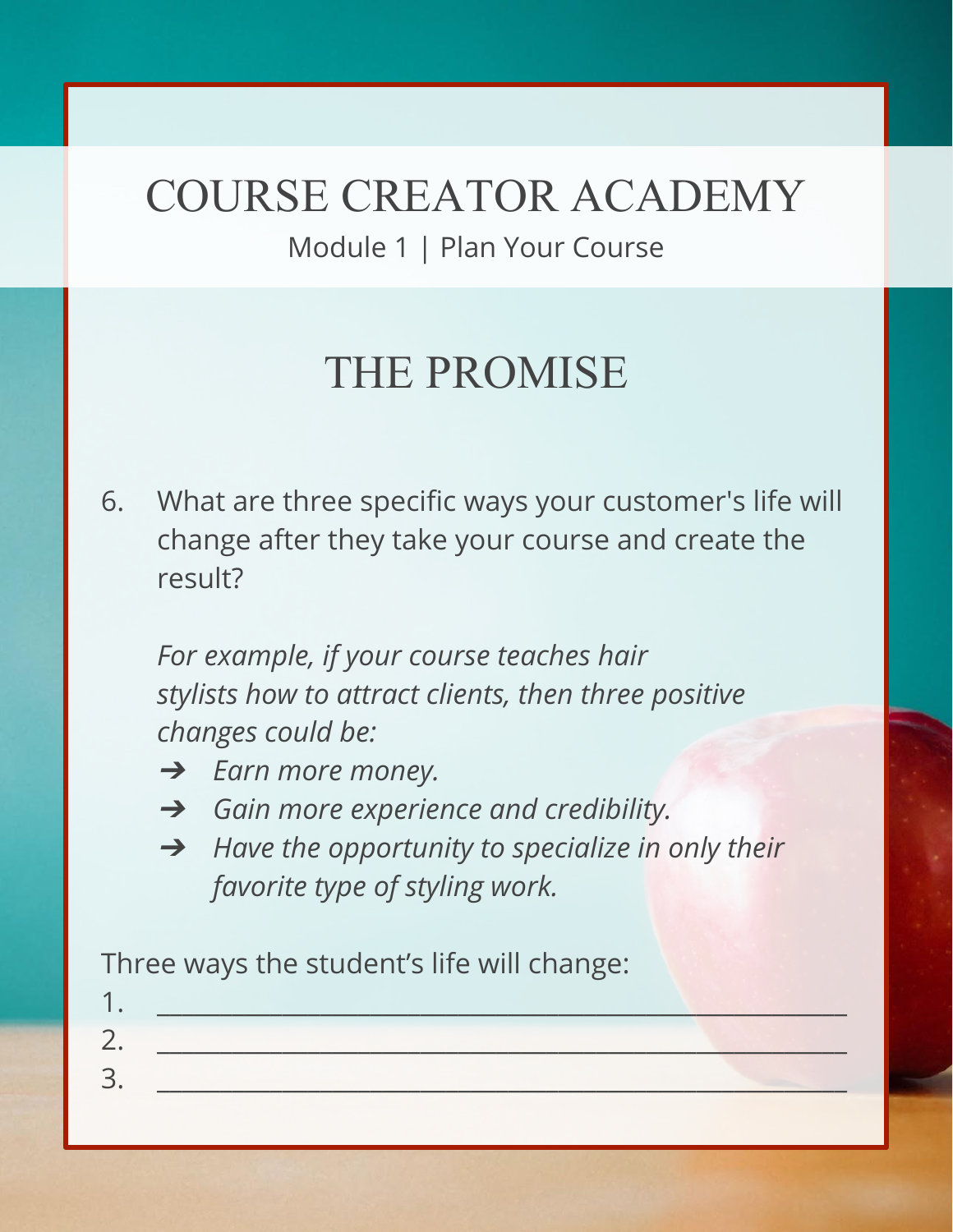Module 1 | Plan Your Course

# THE PROMISE

7. Now, create a second working promise that is simply a list of the three positive changes.

*For example: Increase your income, gain credibility, and get the freedom to FOCUS on your zone of genius.*

8. For your third working course promise, use this structure:

[Get big result] so you can [list of three positive changes]

*For example: Become a client magnet so you can increase your income, gain credibility, and have the freedom to FOCUS on your zone of genius.*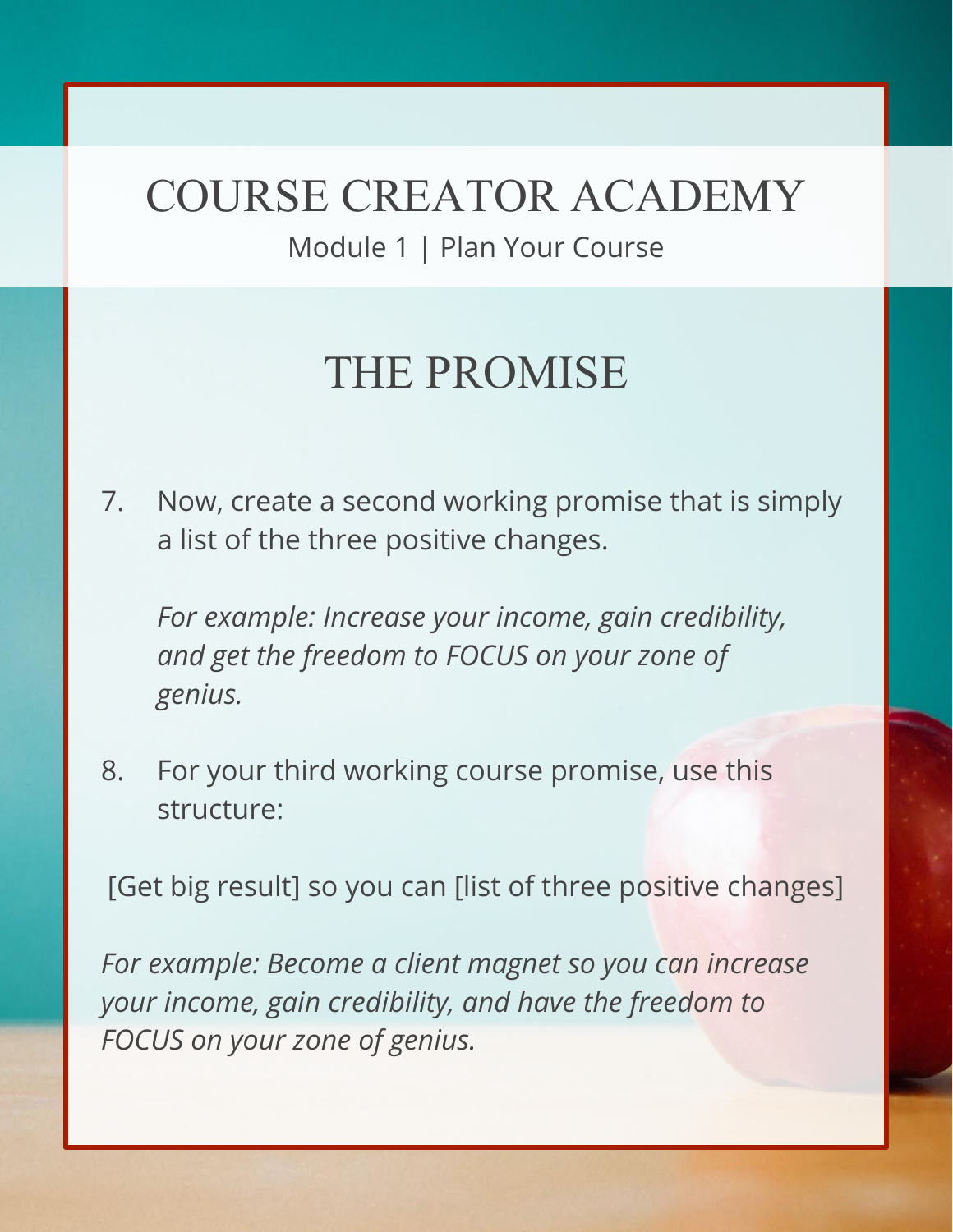Module 1 | Plan Your Course

# THE PROMISE

\_\_\_\_\_\_\_\_\_\_\_\_\_\_\_\_\_\_\_\_\_\_\_\_\_\_\_\_\_\_\_\_\_\_\_\_\_\_\_\_\_\_\_\_\_\_\_\_\_\_\_\_\_\_\_

\_\_\_\_\_\_\_\_\_\_\_\_\_\_\_\_\_\_\_\_\_\_\_\_\_\_\_\_\_\_\_\_\_\_\_\_\_\_\_\_\_\_\_\_\_\_\_\_\_\_\_\_\_\_\_

 $\mathcal{L} = \{ \mathcal{L} \mid \mathcal{L} \in \mathcal{L} \}$  , where  $\mathcal{L} = \{ \mathcal{L} \mid \mathcal{L} \in \mathcal{L} \}$  , where  $\mathcal{L} = \{ \mathcal{L} \mid \mathcal{L} \in \mathcal{L} \}$ 

Third working draft:

- 9. **How** will students get these results? Specifically, what is your system called?
- 10. For your final working draft, use this structure:

[Get big specific result] [using our special system]

*Examples:*

➔ *Learn our 7-step approach to consistently signing wedding clients.*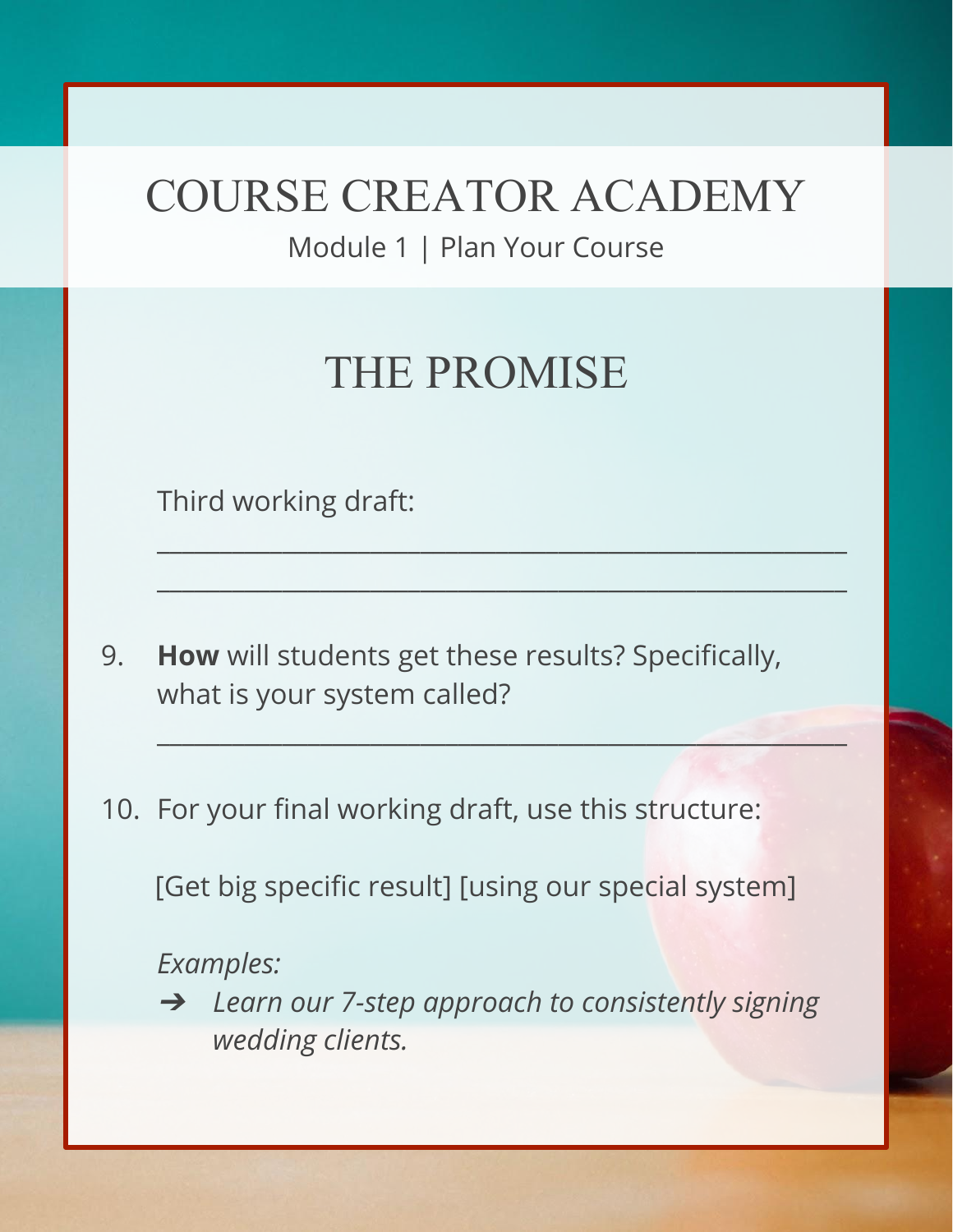Module 1 | Plan Your Course

#### THE PROMISE

- ➔ *Hit 100,000 blog visitors/month with our Blog Traffic Accelerator program.*
- $\rightarrow$  *Use the Hanh system to become a master at mediation in as little as 90 days.*
- $\rightarrow$  *Improve your creative skill and discover the joy of hand lettering with our proprietary Perfect Penmanship approach.*

 $\mathcal{L}_\mathcal{A}$  , and the set of the set of the set of the set of the set of the set of the set of the set of the set of the set of the set of the set of the set of the set of the set of the set of the set of the set of th

 $\frac{1}{2}$  ,  $\frac{1}{2}$  ,  $\frac{1}{2}$  ,  $\frac{1}{2}$  ,  $\frac{1}{2}$  ,  $\frac{1}{2}$  ,  $\frac{1}{2}$  ,  $\frac{1}{2}$  ,  $\frac{1}{2}$  ,  $\frac{1}{2}$  ,  $\frac{1}{2}$  ,  $\frac{1}{2}$  ,  $\frac{1}{2}$  ,  $\frac{1}{2}$  ,  $\frac{1}{2}$  ,  $\frac{1}{2}$  ,  $\frac{1}{2}$  ,  $\frac{1}{2}$  ,  $\frac{1$ 

Fourth working draft:

11. Now that you have four working drafts for your course promise. it's time to work on the specific wording and "mix and match" until you find the perfect combination.